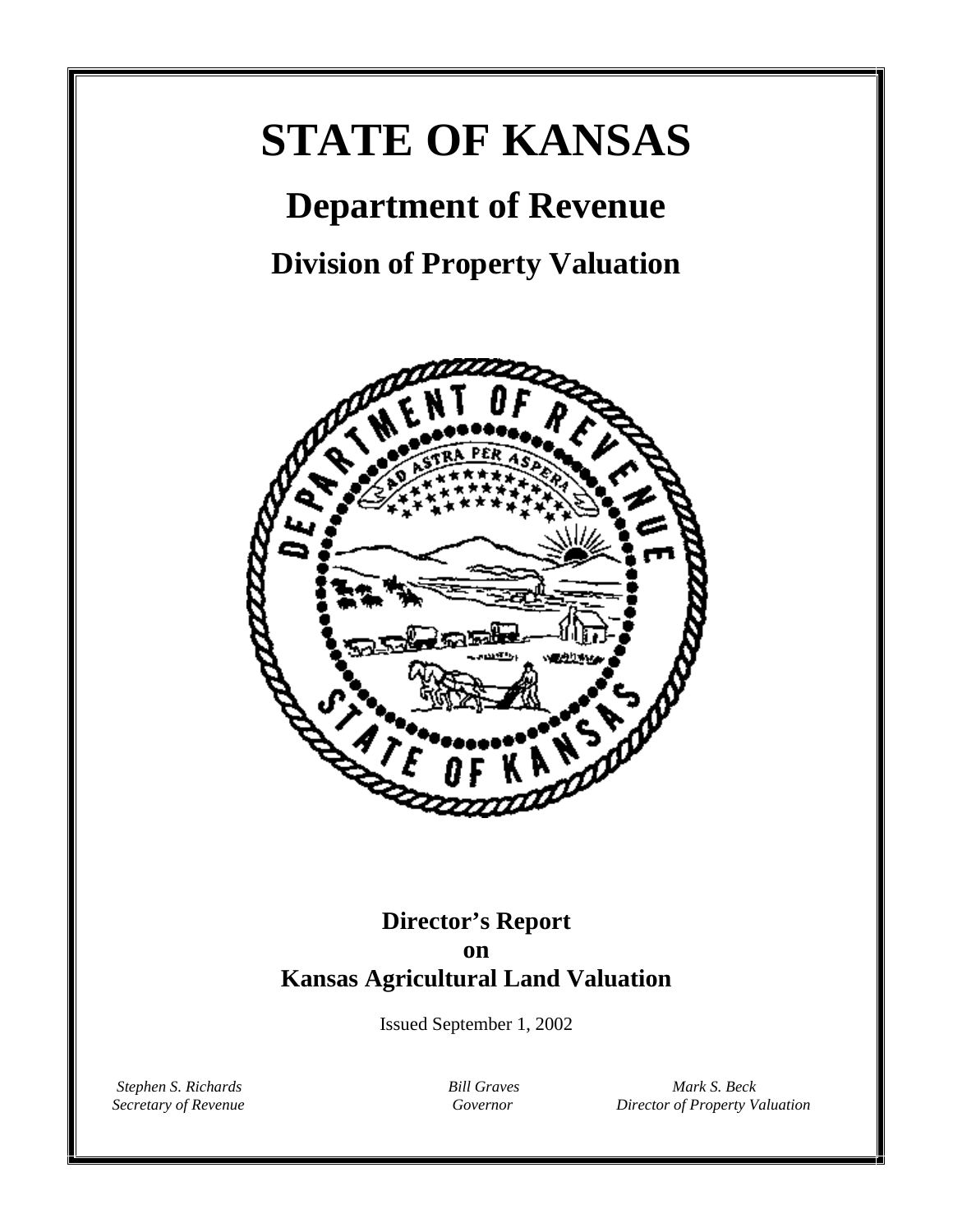#### **BACKGROUND**

A provision of Senate Bill 553 (also SB 39) from the 2002 session of the Kansas Legislature required the Director of the Property Valuation Division of the Kansas Department of Revenue to prepare a report concerning the implementation of K.S.A. 79-1476 relating to the procedures used to value agricultural land. The report is to summarize the changes in each class of land which have been implemented since tax year 1993, identify when the change was made, and explain the rationale for each change. It must be noted here that there is no record of implementation of any changes in methodology for tax year 1993. In addition, the 1993 values were certified for use in 1994 and 1995. Thus the report will, of necessity, commence describing the valuation methodology as it was developed for 1996 and subsequently revised in later years.

#### **HISTORY**

The Kansas legislature passed a law in 1985 requiring agricultural land to be valued for ad valorem tax purposes based on the agricultural income or productivity attributable to the inherent capabilities of the land. Use value appraisal of agricultural land was first implemented in 1989. Highly simplified, the process consists of estimating the landlord net income (LNI) for each class of land in every county based on median production levels, and capitalizing that income using a statutorily prescribed capitalization rate to determine a per acre value. The law requires the use of an 8-year average of net income with the most recent data being two years old. From 1989 through 1993, agricultural land values were updated annually. The county appraiser applied the values to irrigated land, dryland, and range or pasture based on soil types grouped by productivity.

In 1992 and 1993 several western Kansas counties challenged the procedures the Property Valuation Division (PVD) was using to determine irrigated land values. The lawsuits were settled when the division agreed to look into all facets of use value. The 1993 values were also certified to the county appraisers for tax years 1994 and 1995.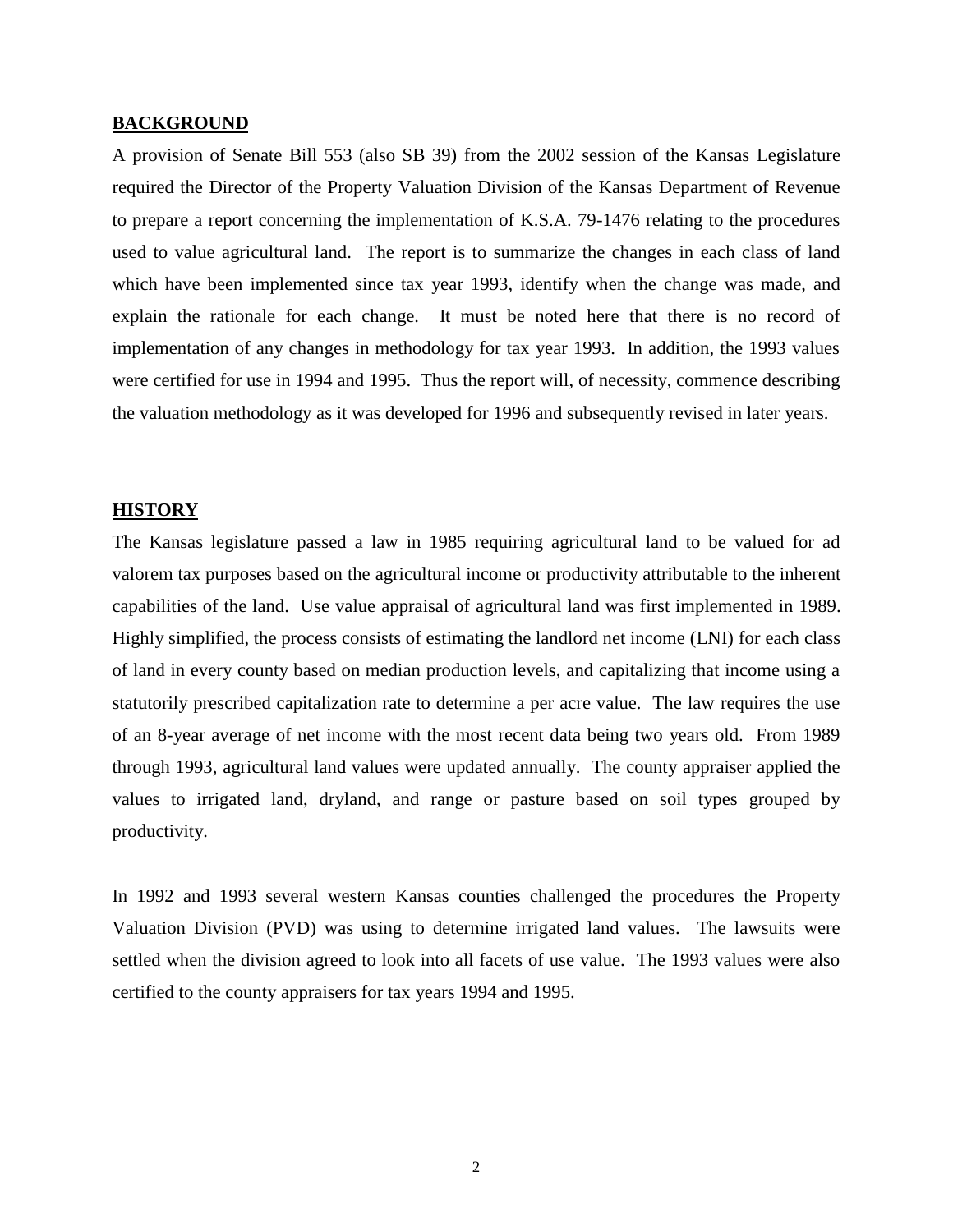In 1993 the legislature appropriated funds for Kansas State University (KSU) to conduct the underlying research necessary to determine agricultural land values. KSU was responsible for determining landlord gross income and expenses for each county in the state under the direction of the PVD. In addition, KSU was to determine the crop share (between landlord and tenant) and develop a new water ratio table for valuing irrigated land.

In early 1995, Secretary of Revenue John D. LaFaver appointed an agricultural advisory committee consisting of producers, legislators, farm managers, appraisers and farm organizations to advise him and Mark S. Beck, Director of Property Valuation, concerning issues pertaining to use value. The committee has met since April 1995 and reviewed all facets of use value methodology. The agricultural advisory committee continues to play a vital role in the decision making process affecting all aspects of agricultural land valuation.

In 1996, agricultural land values were issued for the first time in 3 years. The underlying methodologies for the 1996 values should not be characterized so much as a change from prior practice, but rather a totally new construction of the formula using data from published sources.

#### **1996**

(1) KSU and the PVD performed comprehensive research to establish an equitable method of crafting the initial 8-year average LNI. After extensive discussion with the advisory committee, it was determined that for 1996, the dryland and pasture eight-year average LNI would be comprised of five years of existing historical data (1987 through 1991) and three years (1992 through 1994) of data calculated using current survey information. The mixture of historical and new data was chosen because it was concluded that this methodology would provide the most stability to the process as values were issued for the first time in three years.

(2) It was also determined that it would be necessary to recalculate the irrigated LNI for all formula years. Using a combination of historical and newly calculated data was not appropriate because the water ratio table had been entirely reconstructed (see 1996 paragraph 3). A complete reconstruction of the irrigated LNI was essential due to the use of a crop mix and district yield as opposed to the use of a single crop and a statewide yield.

3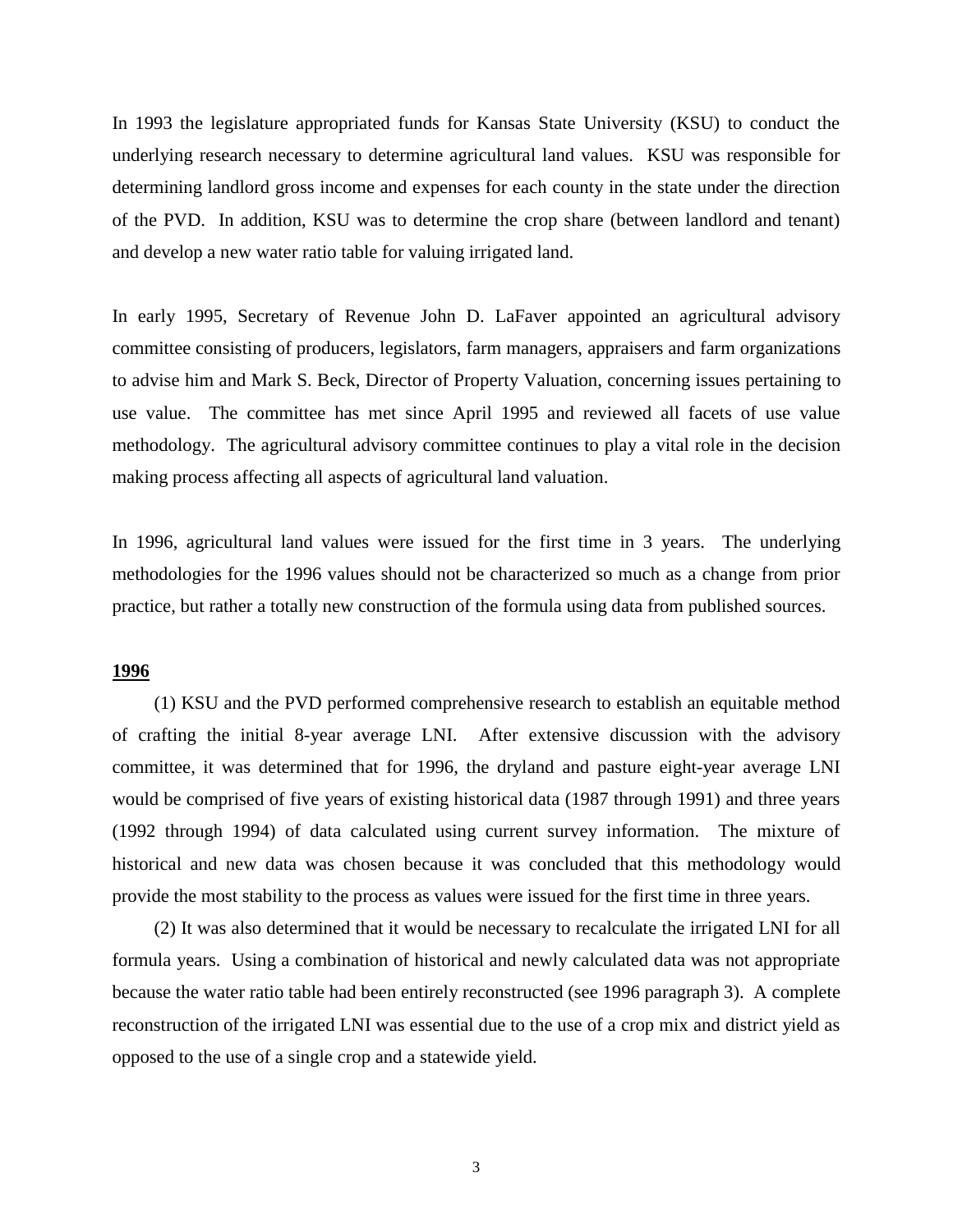(3) The water ratio table used to adjust irrigated land values to account for water capacity is totally reconstructed. The previous table used one crop (corn) and a single standardized yield, and adjusted irrigated land values downward as water capacity fell. The new water ratio table uses a crop mix and average published yields on a district basis, and adjusts irrigated values up or down based on water capacity. This change was necessary due to the use of a crop mix and district yield to determine the irrigated LNI as opposed to the use of a single crop and yield statewide.

(4) County agricultural tax rates are used as part of the capitalization rate to account for property taxes as an expense. Previously, a single statewide average agricultural tax rate was used. A county specific agricultural tax rate is appropriate because actual tax dollars can vary significantly across the state. The effect of using a single statewide rate was to cause land in a county with a high tax rate to be overvalued with the opposite effect occurring in low tax rate areas.

(5) Planted acres are used rather than harvested acres to calculate yields and expenses. This recognizes the expense incurred in planting acres that are subsequently abandoned, resulting in a more accurate accounting of typical landlord expense.

(6) The method of moving averages was incorporated to calculate the 8-year average crop yield. Previously the yields were determined based on a simple 8-year average to develop the final LNI. Thus the yield attributable to each year had a one-eighth impact on the LNI. This tended to cause large fluctuations in the LNI from year to year, *e.g.*, when a good or poor crop year was added or dropped. Under the method of moving averages each year of the crop yield is an eight-year average; thus reducing the sudden impact of very good or very poor crop years on the final LNI and ultimately the value. The initial reason for requiring the use of an eight-year average was to avoid large fluctuations in land values from year to year. Use of the method of moving averages adds further stability.

(7) The expenses associated with center pivot and flood irrigation are combined in order to provide uniformity to irrigated land. The gross income derived from center pivot irrigation and flood irrigation is similar, however accounting for irrigation expenses separately caused some disparity in the LNI and thus the values. Combining expenses tends to reduce the disparity by recognizing that while more depreciation is associated with center pivot irrigation, flood irrigation has higher expenses as a result of it being more labor intensive.

4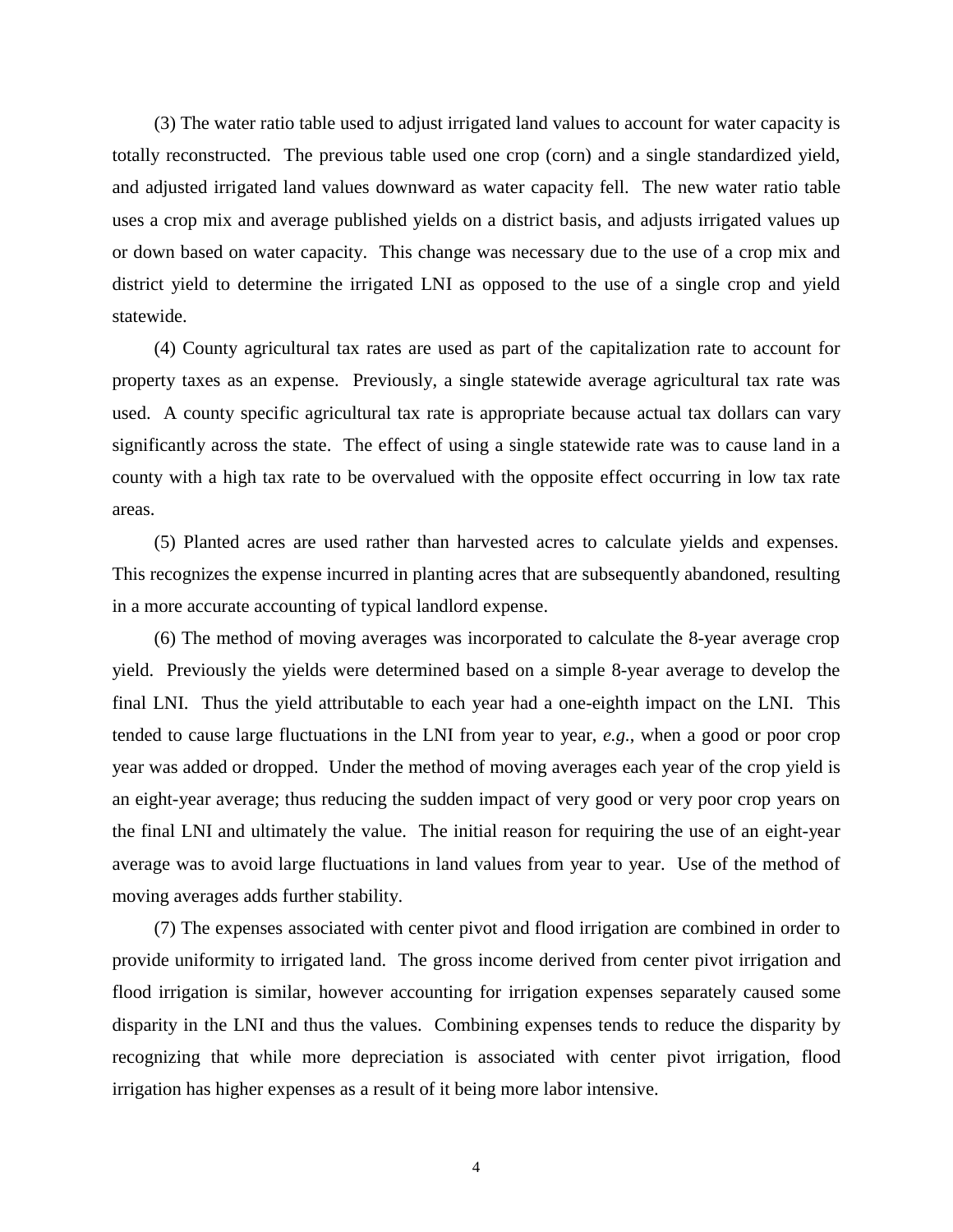#### **1997**

(1) Cash rent for pasture is calculated by crop reporting district, replacing the previous use of a single statewide cash rent. This allowed the original stocking rates to be adjusted for the acreage within each crop reporting district in recognition of the fact that each of the nine districts has a different average stocking rate. The change acknowledges the advisory committee's consistent recommendation that data used be from the smallest area possible.

(2) Water costs are included as an expense item for pasture and rangeland. This covers such items as ponds, stock tanks, wells, windmills, spring development and hauling water. KSU conducted extensive research and while these costs are highly variable depending on weather, location, pasture size and government cost sharing, it was determined that an average cost of \$1.00 per acre should be used.

(3) The method of moving averages is applied in the calculation of the 8-year average crop price. Again, the rationale is to avoid dramatic rising and falling of the LNI from one year to the next due to price fluctuations. (See 1996 paragraph 6)

(4) In the portion of Morton and Stevens Counties commonly referred to as sandy land, the consideration of summer fallow is discontinued. Continuously cropped grain sorghum is found to be the typical practice on the sandy soils.

#### **1998**

(1) Productivity Groups are disaggregated to recognize the individual soil mapping units of which the groups were originally comprised. This facilitated the use of the newly developed Soil Rating for Plant Growth (SRPG) index. Historically, soils were grouped together into what was known as Productivity Groups. A Productivity Group was originally comprised of soil types with similar production capabilities. These Productivity Groups were developed by what was the Soil Conservation Service (now the Natural Resources Conservation Service or NRCS). When the NRCS designed and implemented the new soil rating system that rated each soil independently, they stated that they could no longer provide the documentation and support necessary to continue the use of the Productivity Groups. Thus, the SRPG's were employed to replace the often-arbitrary Productivity Groups.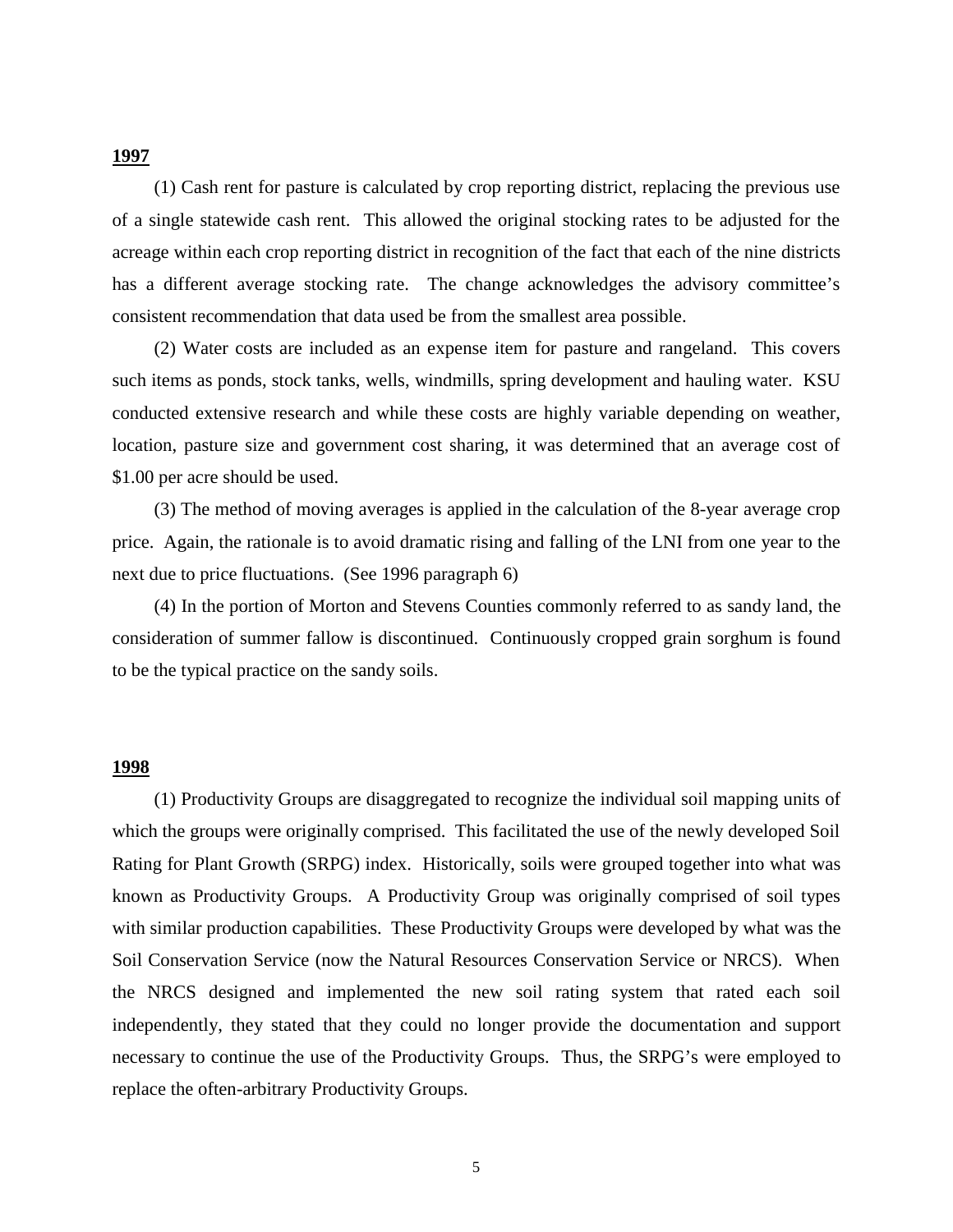This change corresponds to the statutory requirement that: "*A classification system for all land devoted to agricultural use shall be adopted by the director of property valuation using criteria established by the United States Department of Agriculture Soil Conservation Service.*"

(2) The crop mix threshold is reduced to 5% from 10%. The crop mix is the percentage of planted acres for each crop in a county or district, relative to the total planted acres in that county or district. Only those crops comprising 5% or more of the total planted acres for a county are considered in the calculations. By allowing crops to enter and exit the formula at the 5% threshold, this change once again mitigates potential dramatic fluctuations that may occur when a high net income crop enters the formula or a low net income crop exits.

(3) The method of moving averages is applied in the calculation of the eight-year average crop mix. Again, the rationale is to avoid dramatic changes in the LNI from one year to the next. (See 1996 paragraph 6)

(4) A new productivity index is developed and native and tame grazing rates are established independently. Dr. Paul D. Ohlenbusch, Extension Specialist, Range and Pasture Management, Department of Agronomy, Kansas State University in cooperation with the NRCS developed the Productivity Index for each soil-mapping unit for both native and tame pasture. Each soilmapping unit is assigned a productivity index that measures the forage producing capability of the soil. This change makes it possible to account for the factors that affect plant growth and forage production all the way down to the individual range site. The factors include weather, soil characteristics (depth, texture, slope, fertility, and moisture holding capacity), and plant growth and development.

(5) Separate native and tame cash rents are developed. Because the new Productivity Index (see immediately preceding paragraph) established separate grazing rates for native and tame grass, it became necessary to develop separate cash rents in order to appropriately account for fertilizer expenses.

(6) Discontinued establishing tame net rental rates for Districts NW-10, WC-20, and SW-30. This was based on recommendations by Dr. Ohlenbusch suggesting that there is a minimal increase in managed pasture forage capabilities in the western third of the state.

(7) Alfalfa is no longer adjusted for summer fallow.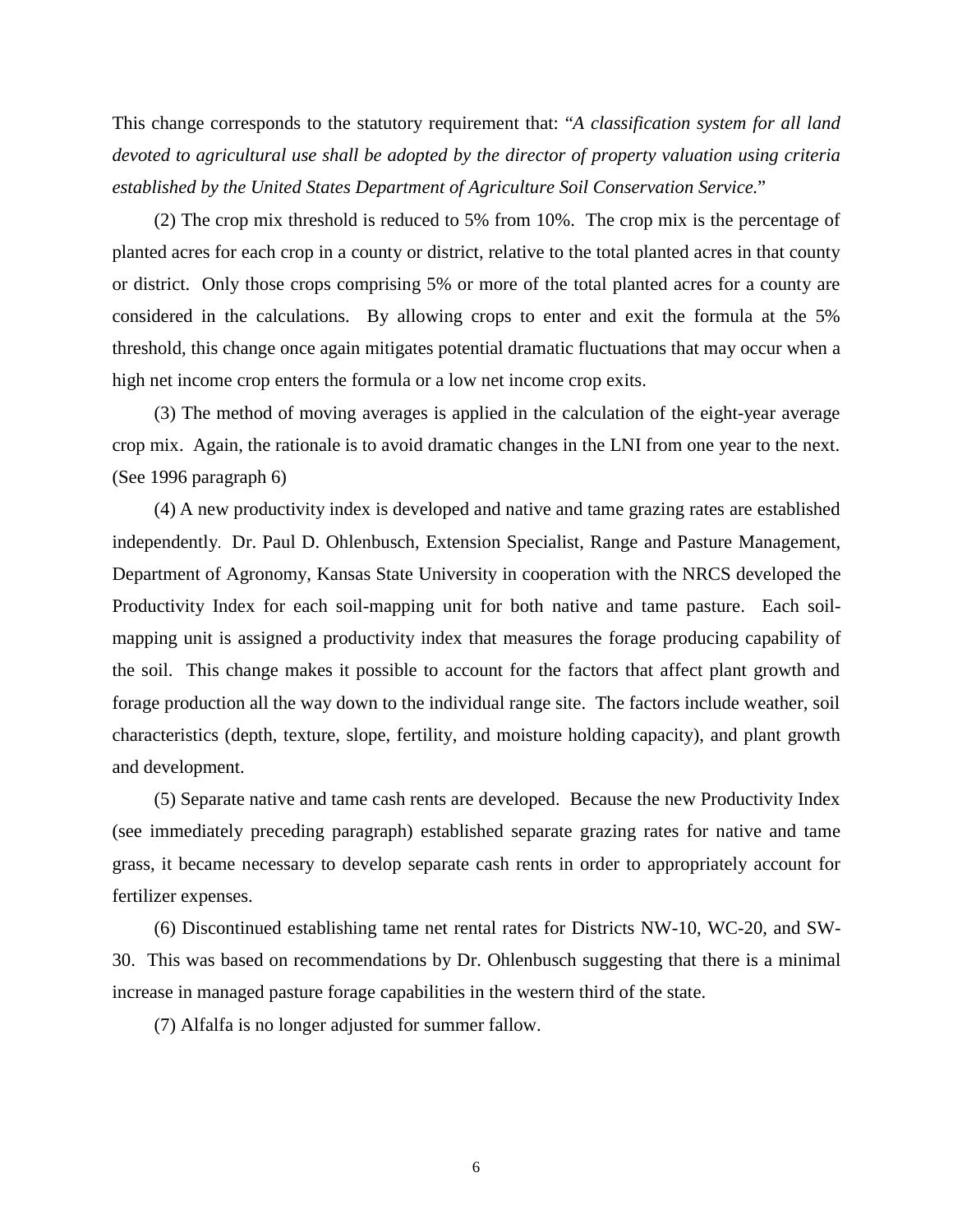#### **1999**

No methodology changes

#### **2000**

(1) Discontinued the practice of separately calculating the LNI for soils designated as hard land and sandy land in Morton and Stevens Counties. The issue was brought to our attention by an affected taxpayer. Consultation with soil scientists and crop scientists indicated that the separation of crop type and crop practice in these two counties is no longer the typical farming practice. The original observation that only continuous crop sorghum was produced on the sandy soil with the hard soil producing only summer fallow wheat is no longer valid. With this change the crop mix calculation is identical in all 105 counties.

(2) Land subject to the federal wetlands reserve program is classified as native grassland. An amendment to K.S.A. 79-1476 provides that "*For all taxable years commencing after December 31, 1999, all land devoted to agricultural use which is subject to the federal wetlands reserve program shall be classified as native grassland for the purpose of property valuation for property tax purposes"*.

(3) Ditch irrigation districts are reviewed and certain fixed costs identified as typical expenses. Historically the LNI for the Bostwick Irrigation District was calculated in isolation from all other ditch irrigation districts in the state. Bostwick management had provided information regarding specific expenses for operating and maintenance. Research by KSU and the PVD found that other districts across the state were similarly situated with respect to fixed costs but had not been as aggressive in providing the necessary information. Further work by KSU identified a method to account for and include the landlord share of operating, maintenance and repayment as an expense for all ditch irrigation districts in the state.

#### **2001**

No methodology changes

#### **2002**

No methodology changes